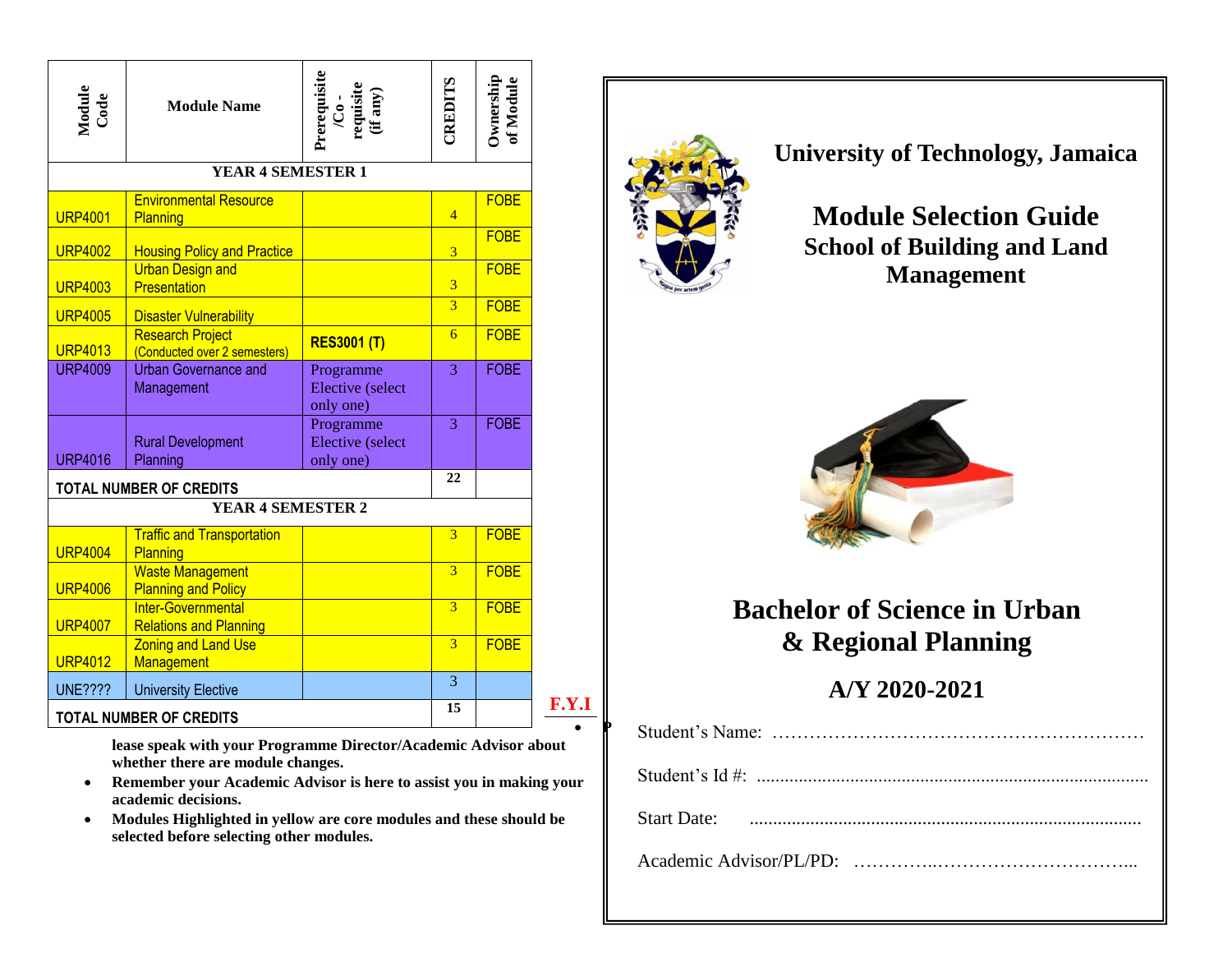| Module Code                    | <b>Module Name</b>                                                            |                    | Prerequisite<br>/Co- requisite<br>(if any) | <b>CREDITS</b> | Ownership of<br>Module |
|--------------------------------|-------------------------------------------------------------------------------|--------------------|--------------------------------------------|----------------|------------------------|
|                                | YEAR 1 SEMESTER 1                                                             |                    |                                            |                |                        |
| <b>URP1005</b>                 | <b>Intro. to Spatial Planning Theory</b>                                      |                    |                                            | $\frac{3}{3}$  | <b>FOBE</b>            |
| <b>URP1002</b>                 | Cartography                                                                   |                    |                                            |                | <b>FOBE</b>            |
| COM1020                        | Academic Writing 1                                                            |                    |                                            | 3              | <b>FELS</b>            |
| <b>INT1001</b>                 | Information Technology                                                        |                    |                                            | 3              | <b>FENC</b>            |
| SOC1001                        | Introduction to Sociology* Formerly<br>Sociology SOC1002                      |                    |                                            | 3              | <b>FELS</b>            |
| MAT1044                        | College Mathematics 1A* Formerly<br>MAT1001 Pre Cal                           |                    | 4                                          | <b>FOSS</b>    |                        |
| CSP1001                        | <b>Community Service Programme</b>                                            |                    | 1                                          | <b>FELS</b>    |                        |
| <b>TOTAL NUMBER OF CREDITS</b> |                                                                               |                    | 20                                         |                |                        |
|                                | <b>YEAR 1 SEMESTER 2</b>                                                      |                    |                                            |                |                        |
| COT1019                        | Intro. to Construction Technology                                             |                    |                                            | 3              | <b>FOBE</b>            |
| <b>URP1004</b>                 | <b>Mapping &amp; Design</b>                                                   | <b>URP1002 (T)</b> |                                            | $\overline{3}$ | <b>FOBE</b>            |
| <b>URP1001</b>                 | <b>Introduction to Physical</b><br><b>Environmental Planning</b>              |                    |                                            | $\overline{3}$ | <b>FOBE</b>            |
| MAT1052                        | Mathematics for Technology A*<br>Formerly MAT1014 Maths for Urban<br>Planners | <b>MAT1044 (P)</b> |                                            | $\overline{4}$ | <b>FOSS</b>            |
| ECO1014                        | Principles of Economics                                                       |                    | 3                                          | <b>FOBE</b>    |                        |
| <b>TOTAL NUMBER OF CREDITS</b> |                                                                               |                    | 16                                         |                |                        |
| YEAR 2 SEMESTER 1              |                                                                               |                    |                                            |                |                        |
| <b>URP2001</b>                 | <b>Regional Planning Theory</b>                                               |                    |                                            | 3              | <b>FOBE</b>            |
| <b>URP2002</b>                 | <b>Site Analysis</b>                                                          |                    |                                            | 3              | <b>FOBE</b>            |
| <b>URP2003</b>                 | Photo Interpretation and<br>Photogrammetry                                    |                    |                                            | $\overline{3}$ | <b>FOBE</b>            |
| SGI1014                        | Introduction to Land Surveying                                                |                    |                                            | 3              | <b>FOBE</b>            |
| COM2010                        | Academic Writing II ** (May also be<br>offered in Sem 2)                      |                    | <b>COM1020</b><br>(P)                      | 3              | <b>FELS</b>            |
| <b>TOTAL NUMBER OF CREDITS</b> |                                                                               |                    | 15                                         |                |                        |
|                                |                                                                               |                    |                                            |                |                        |

| Module Code                    | <b>Module Name</b>                                                                      | Prerequisite<br>/Co- requisite<br>(if any)          | <b>CREDITS</b>  | Ownership of<br>Module |  |  |
|--------------------------------|-----------------------------------------------------------------------------------------|-----------------------------------------------------|-----------------|------------------------|--|--|
| <b>YEAR 2 SEMESTER 2</b>       |                                                                                         |                                                     |                 |                        |  |  |
| <b>URP2004</b>                 | <b>Urban Planning Theory</b>                                                            |                                                     | $\overline{3}$  | <b>FOBE</b>            |  |  |
| <b>URP2005</b>                 | <b>Site Planning</b>                                                                    | <b>URP2002(T)</b>                                   | $\overline{3}$  | <b>FOBE</b>            |  |  |
| <b>URP2007</b>                 | <b>Information Technology in</b><br>Planning                                            |                                                     | $\overline{3}$  | <b>FOBE</b>            |  |  |
| <b>URP2009</b>                 | Introduction to Remote<br>Sensing                                                       |                                                     | $\overline{3}$  | <b>FOBE</b>            |  |  |
| <b>STA 2020</b>                | Introduction to Statistics *<br>Formerly URP2006<br>Quantitative Studies in<br>Planning |                                                     | 3               | <b>FOSS</b>            |  |  |
| <b>TOTAL NUMBER OF CREDITS</b> |                                                                                         | 15                                                  |                 |                        |  |  |
| YEAR 3 SEMESTER 1              |                                                                                         |                                                     |                 |                        |  |  |
| <b>URP3001</b>                 | <b>Land Economics and land</b>                                                          |                                                     | $\overline{3}$  | <b>FOBE</b>            |  |  |
| <b>URP3003</b>                 | <b>Tenure Systems</b><br><b>Development &amp; Planning</b><br><b>Methods</b> I          |                                                     | $\overline{4}$  | <b>FOBE</b>            |  |  |
| <b>URP3004</b>                 | Internship                                                                              |                                                     | $6\overline{6}$ | <b>FOBE</b>            |  |  |
| <b>URP1006</b>                 | Introduction to Law                                                                     |                                                     | $\overline{3}$  | <b>FOBE</b>            |  |  |
| <b>URP3010</b>                 | <b>Introduction to Geographic</b><br><b>Information Systems</b>                         |                                                     | $\overline{3}$  | <b>FOBE</b>            |  |  |
| <b>RES3001</b>                 | Research Methodologies                                                                  |                                                     | $\overline{3}$  | <b>FOSS</b>            |  |  |
|                                | <b>TOTAL NUMBER OF CREDITS</b>                                                          |                                                     | 22              |                        |  |  |
| YEAR 3 SEMESTER 2              |                                                                                         |                                                     |                 |                        |  |  |
| <b>URP3005</b>                 | <b>Development &amp; Planning</b><br><b>Methods II</b>                                  | <b>URP3003 (T)</b>                                  | $\overline{4}$  | <b>FOBE</b>            |  |  |
| <b>URP3006</b>                 | <b>Community Development</b><br><b>Planning</b>                                         |                                                     | $\overline{3}$  | <b>FOBE</b>            |  |  |
| <b>URP3007</b>                 | <b>Planning Legislation</b>                                                             |                                                     | $\overline{3}$  | <b>FOBE</b>            |  |  |
| <b>URP3008</b>                 | <b>Applied Remote Sensing</b>                                                           | <b>URP2009 (T)</b><br>$\overline{3}$<br><b>FOBE</b> |                 |                        |  |  |
| <b>URP3009</b>                 | <b>Development Control</b>                                                              |                                                     | $\overline{3}$  | <b>FOBE</b>            |  |  |
| <b>URP4008</b>                 | <b>Historic Preservation Planning</b>                                                   |                                                     | $\overline{3}$  | <b>FOBE</b>            |  |  |
| <b>TOTAL NUMBER OF CREDITS</b> | 19                                                                                      |                                                     |                 |                        |  |  |